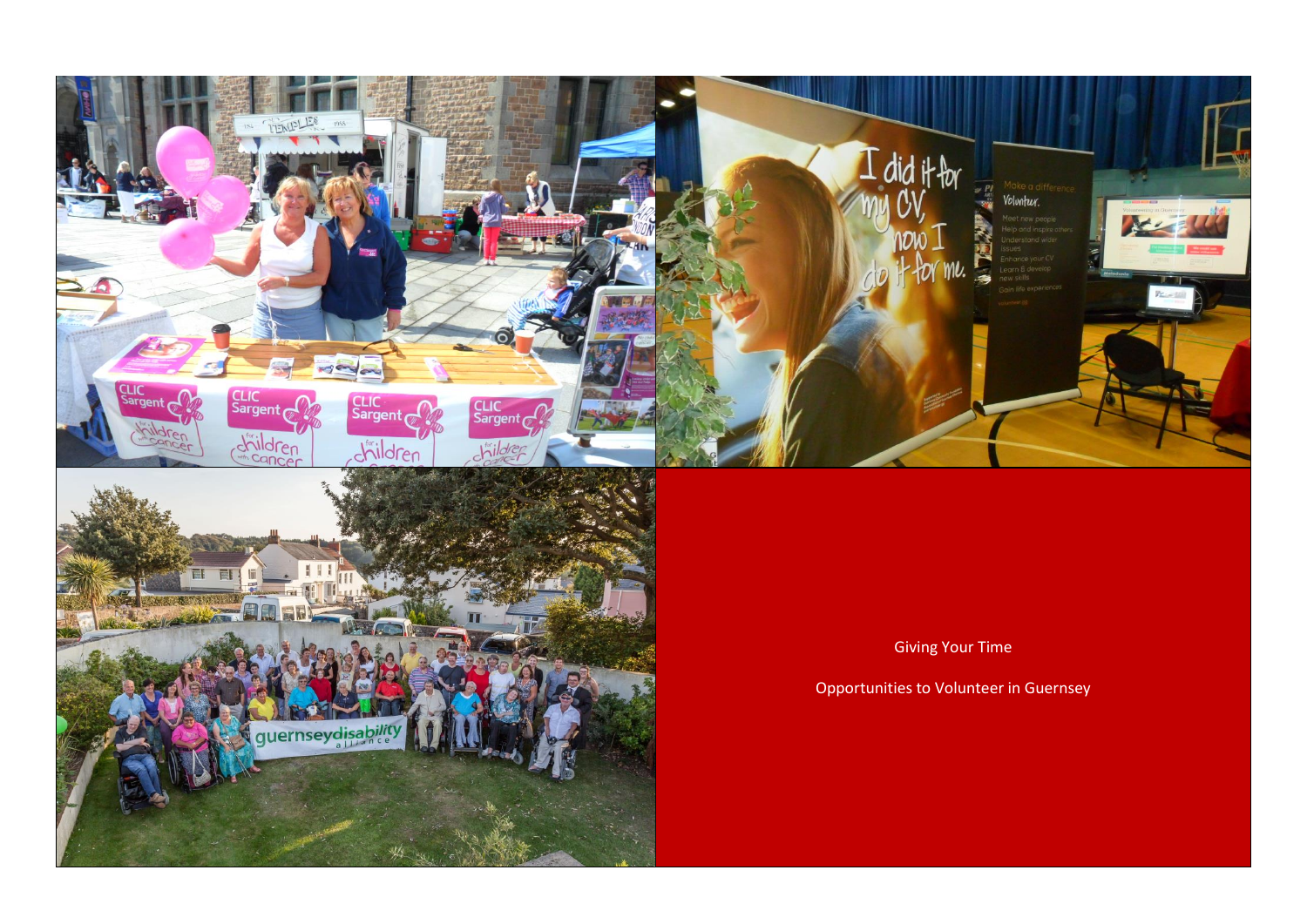# **Volunteer Vacancies – June 2022**

These are some of the volunteer positions we are currently looking to fill. If you see anything that takes your interest, please get in touch with us on [joni@foundation.gg](mailto:joni@foundation.gg) or call 259523



promoting effective philanthropy

| <b>Charity</b>                                    | <b>Position</b>              | <b>Details</b>                                                                                                                                                                                                                                                                                                                                                                                                                                                                                                                                                                                                                                                                                                                                                                                                                            |
|---------------------------------------------------|------------------------------|-------------------------------------------------------------------------------------------------------------------------------------------------------------------------------------------------------------------------------------------------------------------------------------------------------------------------------------------------------------------------------------------------------------------------------------------------------------------------------------------------------------------------------------------------------------------------------------------------------------------------------------------------------------------------------------------------------------------------------------------------------------------------------------------------------------------------------------------|
|                                                   |                              |                                                                                                                                                                                                                                                                                                                                                                                                                                                                                                                                                                                                                                                                                                                                                                                                                                           |
| <b>Clean Earth Trust</b>                          | <b>Various positions</b>     | HR admin<br>Social media co-ordinator<br>Secretary<br>Volunteer manager<br>Legal analyst<br><b>Beach Clean Co-ordinator</b><br>Web developer<br><b>Event Co-ordinator</b><br>Repairers/ fixers at Repair Café<br>For more information please see website Home   The Clean Earth Trust and email helen.quin@cleanearthtrust.org                                                                                                                                                                                                                                                                                                                                                                                                                                                                                                            |
| <b>Guernsey Netball</b><br><b>Association LBG</b> | <b>Partnerships Director</b> | Time commitment - 8 hours a month. Some Saturday mornings.<br>Responsibilities - to liaise with corporate sponsors and other external partners. To work with the Chair on developing<br>the strategy for the organisation. To submit short, written monthly board updates. To report on sponsors, take<br>responsibility for branding on the website and work alongside the new Communications Officer.<br>Experience - Relevant board experience would be helpful but no essential. Experience from other sporting<br>organisations would be beneficial. Experience in fundraising/corporate sponsorship/commercial experience. A<br>flexible, proactive and positive attitude to working in a professional team.<br>Please see website for more details on GNA www.guernseynetball.gg<br>To apply please email chair@guernseynetball.gg |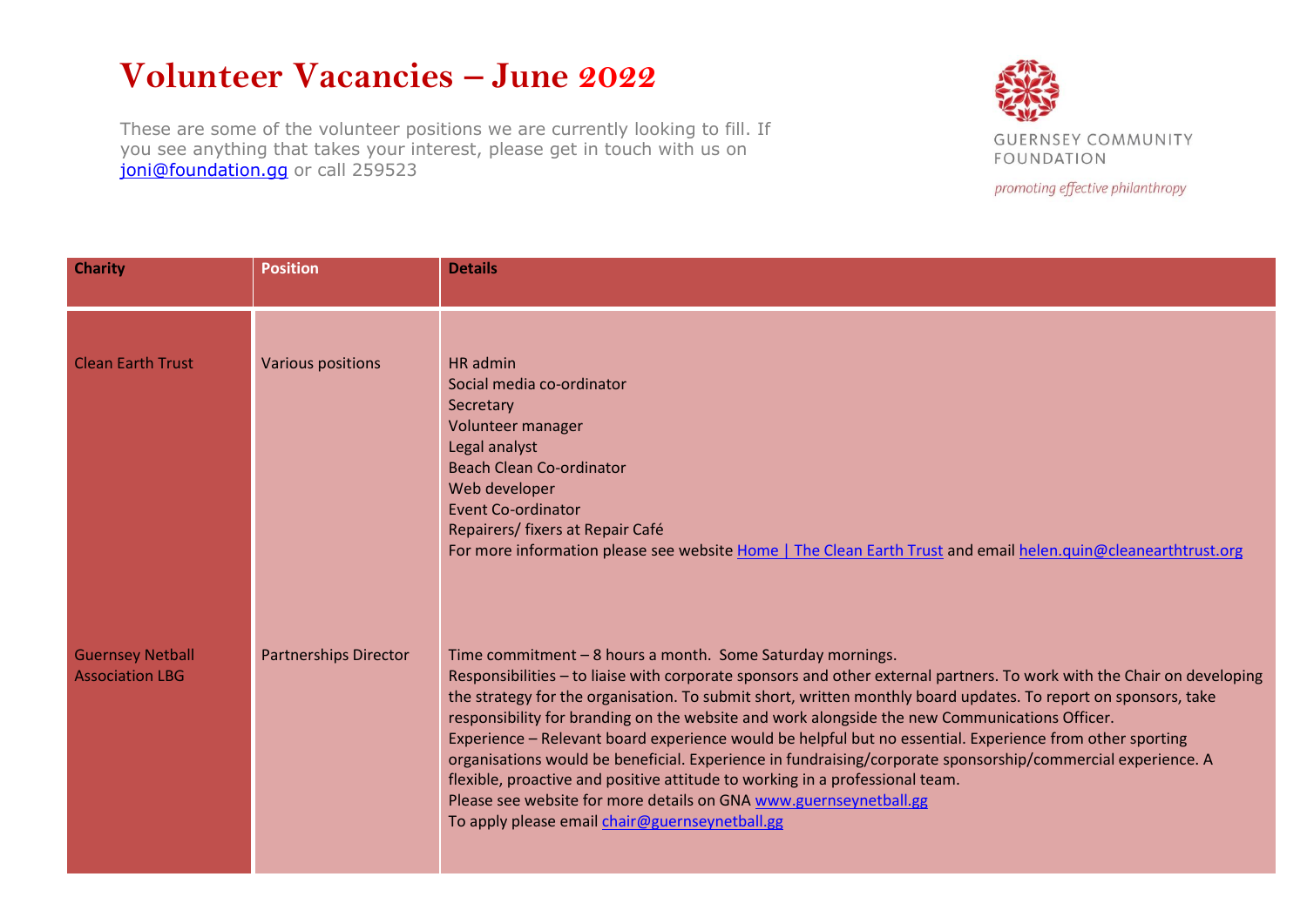|                        | <b>Protection Director</b>  | GNA seek a Protection Director, responsible for safeguarding of GNA members.<br>Time commitment - 8 hours a month.<br>Responsibilities - to be the GNA's safeguarding champion. To continue to evolve the GNA policies for Safeguarding,<br>Diversity an Inclusion, Mental Health and Wellbeing, in accordance with developing best practice. To liaise with<br>England Netball where relevant. To be the first point of contact should any queries arise. To submit short written<br>board reports, monthly. To arrange relevant training in conjunction with the Netball Development Officer.<br>Experience - board experience would be helpful. Experience form other sporting organisations would be beneficial.<br>Experience from a role in education/police or similar organisation with safeguarding at its core. A flexible, proactive<br>and positive attitude to working in a professional team.<br>Please see website (details above) for more information on GNA.<br>To apply please email chair@guernseynetball.gg |
|------------------------|-----------------------------|----------------------------------------------------------------------------------------------------------------------------------------------------------------------------------------------------------------------------------------------------------------------------------------------------------------------------------------------------------------------------------------------------------------------------------------------------------------------------------------------------------------------------------------------------------------------------------------------------------------------------------------------------------------------------------------------------------------------------------------------------------------------------------------------------------------------------------------------------------------------------------------------------------------------------------------------------------------------------------------------------------------------------------|
| <b>MS Society</b>      | Communications<br>Volunteer | MS Society seeks a Communications volunteer. Please email heather.lucas@groups.mssociety.org.uk for more<br>information.                                                                                                                                                                                                                                                                                                                                                                                                                                                                                                                                                                                                                                                                                                                                                                                                                                                                                                         |
| <b>Edible Guernsey</b> | Bookkeeper                  | Edible Guernsey seek a volunteer bookkeeper.<br>Time Commitment - approx1 hour a week.<br>Working mainly from home, flexible hours.<br>Responsibilities - Collation of receivables and expenses, preparation of cash vouchers and analysis, weekly cash flow,<br>banking, reports to executive committee bi monthly, report to board quarterly, work with the exec committee<br>regarding AGM documents and financials.<br>Experience - bookkeeping as an occupation, current or retired. Open minded, calm, thorough.<br>Please contact the Secretary Sarah Alfadl, sarah alfadl@hotmail.com for more information and to apply                                                                                                                                                                                                                                                                                                                                                                                                  |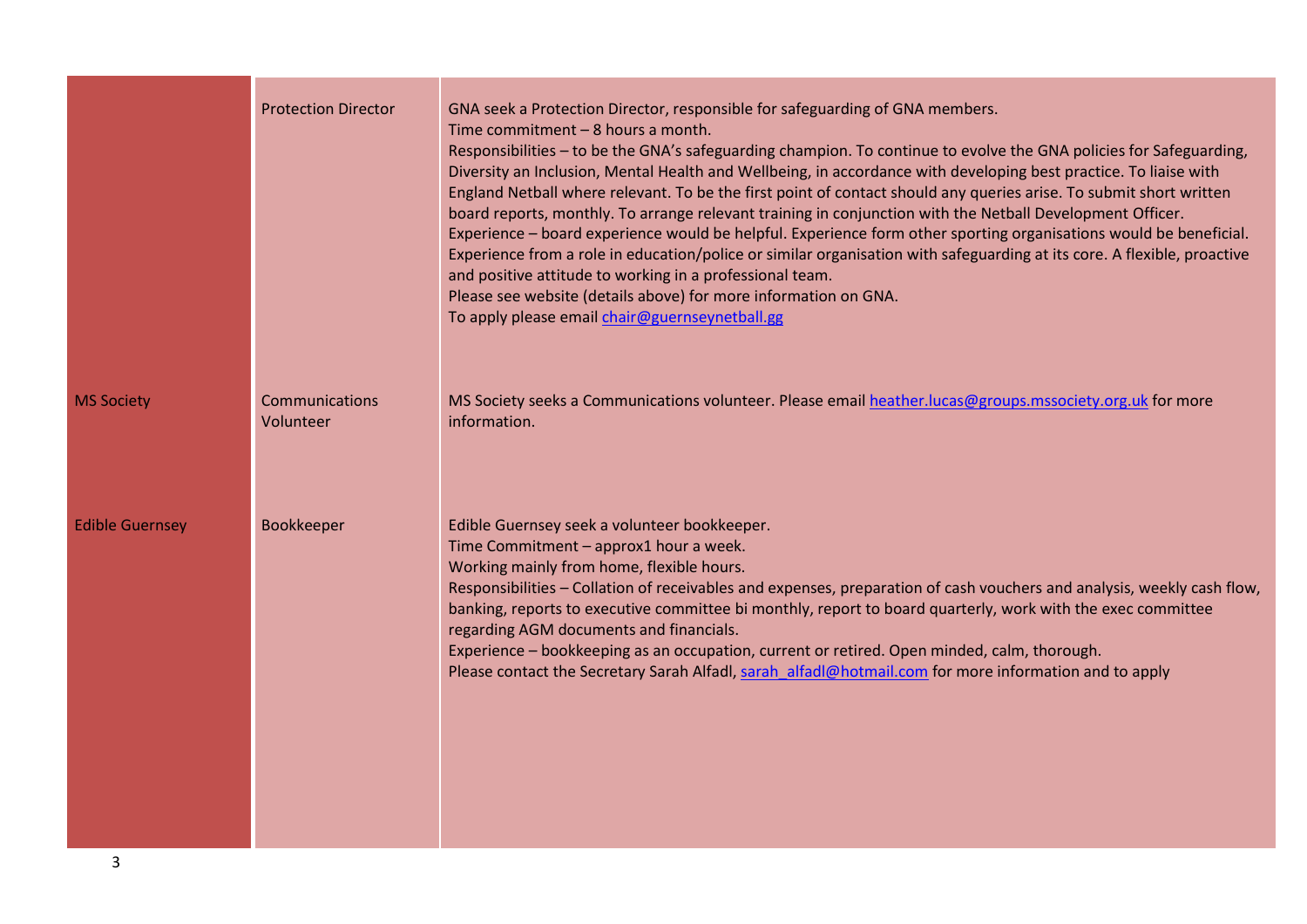| <b>St John's Residential</b><br><b>Home</b>  | 1. Accountancy skills<br>2. Fundraising Co-<br>ordinator | We need someone on board who can raise the Charity's profile and get it to a position where it could partner with an<br>organisation in arranging sponsored walks, rides etc.<br>The Accountant's role is one of oversight and assisting in the preparation of annual budgets, etc. and not a hands on<br>accounting/bookkeeping involvement.<br>To discuss these positions please email colinj.pickard@gmail.com |
|----------------------------------------------|----------------------------------------------------------|-------------------------------------------------------------------------------------------------------------------------------------------------------------------------------------------------------------------------------------------------------------------------------------------------------------------------------------------------------------------------------------------------------------------|
| <b>Guernsey Eistedfodd</b><br><b>Society</b> | House Manager and<br>Treasurer                           | The Guernsey Eistedfodd Society are seeking two volunteers.<br>Treasurer - to oversee the financial affairs of the GES and undertake bookkeeping duties.<br>House Manager - a role that is mostly concentrated in the run up to the the Feb/March Eistedfodd<br>Please contact Alan Brown, Chair atbrown@cwgsy.net for more information                                                                           |
| <b>Guernsey Voluntary</b><br><b>Service</b>  | Various roles                                            | The Guernsey Voluntary Service is looking for volunteers in the following areas;<br>Catering, driving, hairdressing.<br>Bathing assistant at the Russells Day Centre, Lunch assistant on Wednesdays until 3pm.<br>Volunteers at the Jubilee Centre.<br>Please email gvs.manager@gvs.org.gg for more information and to apply                                                                                      |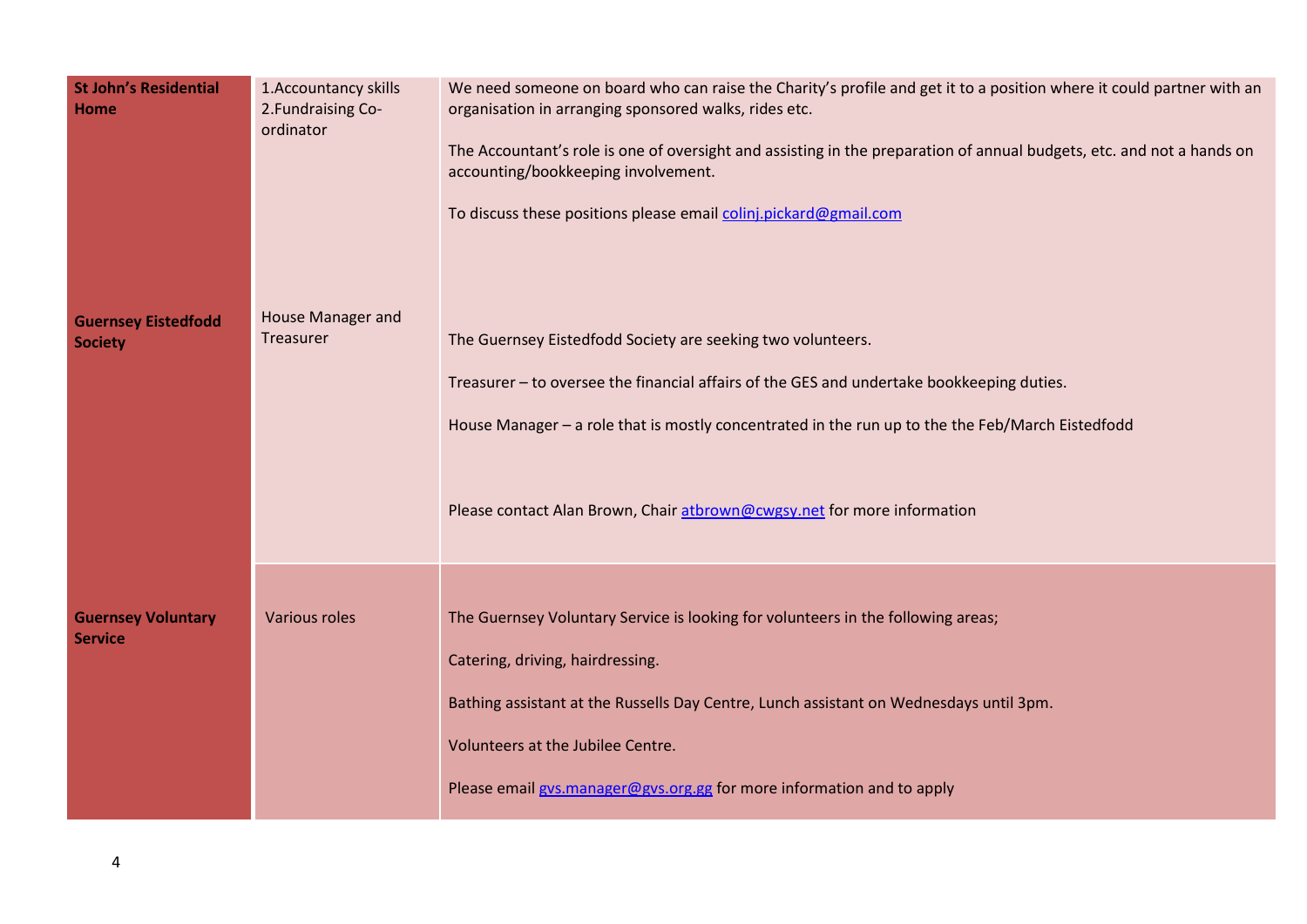| <b>Guernsey Disability</b><br><b>Alliance</b> | Fundraising co-<br>ordinator<br>Event team | The GDA is a collective voice for individual disabled islanders, their families and more than 40 member charities. We<br>are looking for the following;<br>Fundraising Co-ordinator to help co-ordinate flag days, small events, and contacting local businesses.<br>For further information contact Karen info@disabilityalliance.org.gg |
|-----------------------------------------------|--------------------------------------------|-------------------------------------------------------------------------------------------------------------------------------------------------------------------------------------------------------------------------------------------------------------------------------------------------------------------------------------------|
|                                               |                                            |                                                                                                                                                                                                                                                                                                                                           |
| <b>Cobo Community</b><br><b>Centre LBG</b>    | Advocate for pro bono<br>work              | The Cobo Community Centre LBG is looking for an advocate who can advise on property law. Please email<br>joni@foundation.gg                                                                                                                                                                                                               |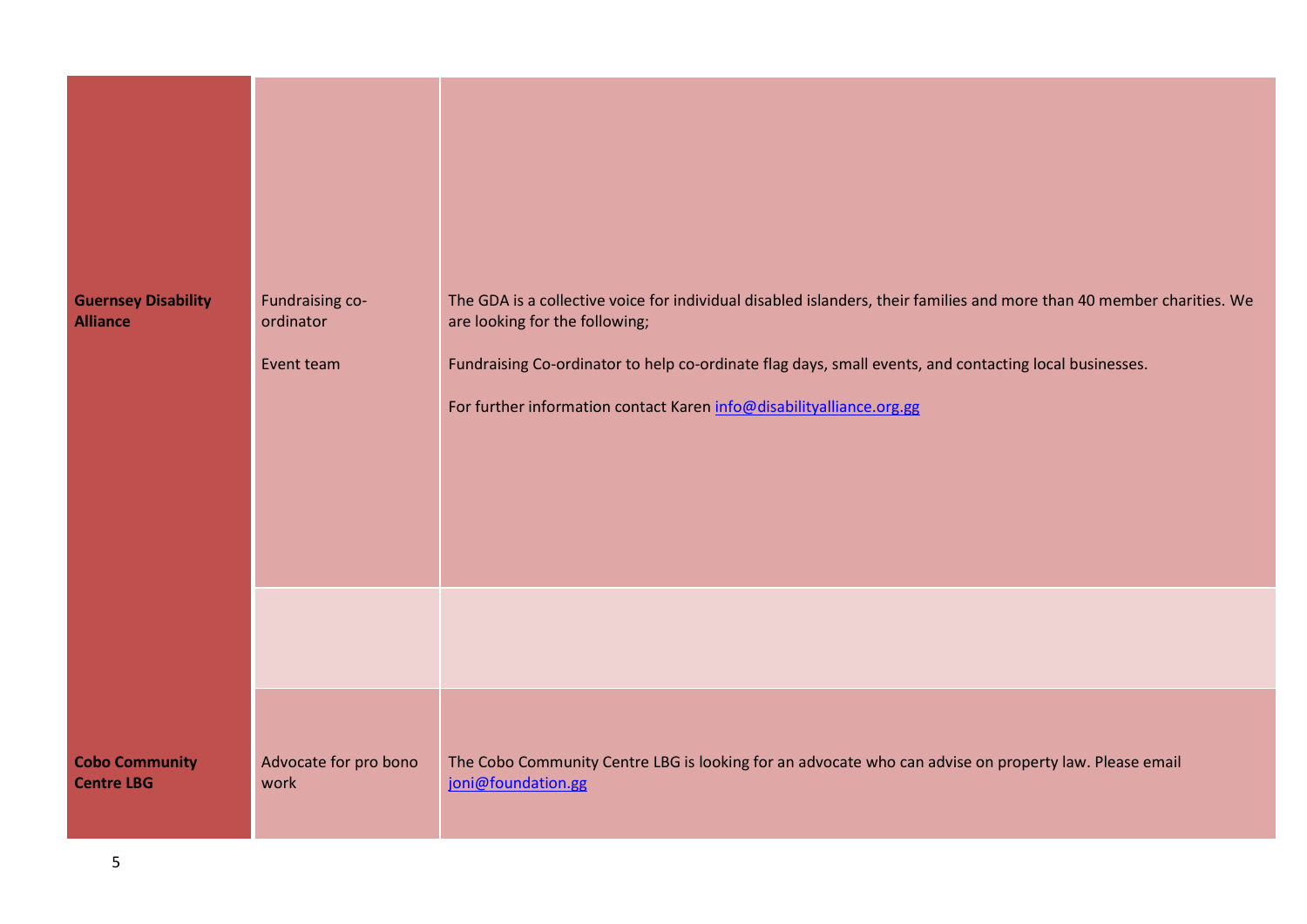| <b>Diabetes Guernsey</b>                           | <b>Board members</b>         | Diabetes Guernsey is a local charity which aims to support people with all types of diabetes and their families in the<br>Bailiwick of Guernsey. We meet on the last Wednesday of each month and have a number of sub committees who<br>also meet regularly for event planning etc.<br>Please contact diabetesguernsey@outlook.com to discuss this role. |
|----------------------------------------------------|------------------------------|----------------------------------------------------------------------------------------------------------------------------------------------------------------------------------------------------------------------------------------------------------------------------------------------------------------------------------------------------------|
|                                                    |                              |                                                                                                                                                                                                                                                                                                                                                          |
|                                                    |                              |                                                                                                                                                                                                                                                                                                                                                          |
|                                                    |                              |                                                                                                                                                                                                                                                                                                                                                          |
| <b>Wheel chairography</b>                          | Treasurer                    | Wheel Chairography Guernsey has been formed as a group of people who love to dance but now are only able to with<br>the aid of wheelchairs. They are seeking a Treasurer. Please contact pambartlett@cwgsy.net                                                                                                                                           |
| <b>Relate</b>                                      | <b>Board members</b>         | Relate are seeking a fundraising co-ordinator and a volunteer with PR/marketing expertise. Please contact<br>info@relate.org.gg                                                                                                                                                                                                                          |
|                                                    |                              |                                                                                                                                                                                                                                                                                                                                                          |
| <b>Priaulx Premature Baby</b><br><b>Foundation</b> | Ambassadors'<br>Co-ordinator | The PPBF is looking for someone to arrange meetings and take minutes in relation to their Ambassadors scheme.<br>Please email Sammy.meerveld@ppbf.org.gg                                                                                                                                                                                                 |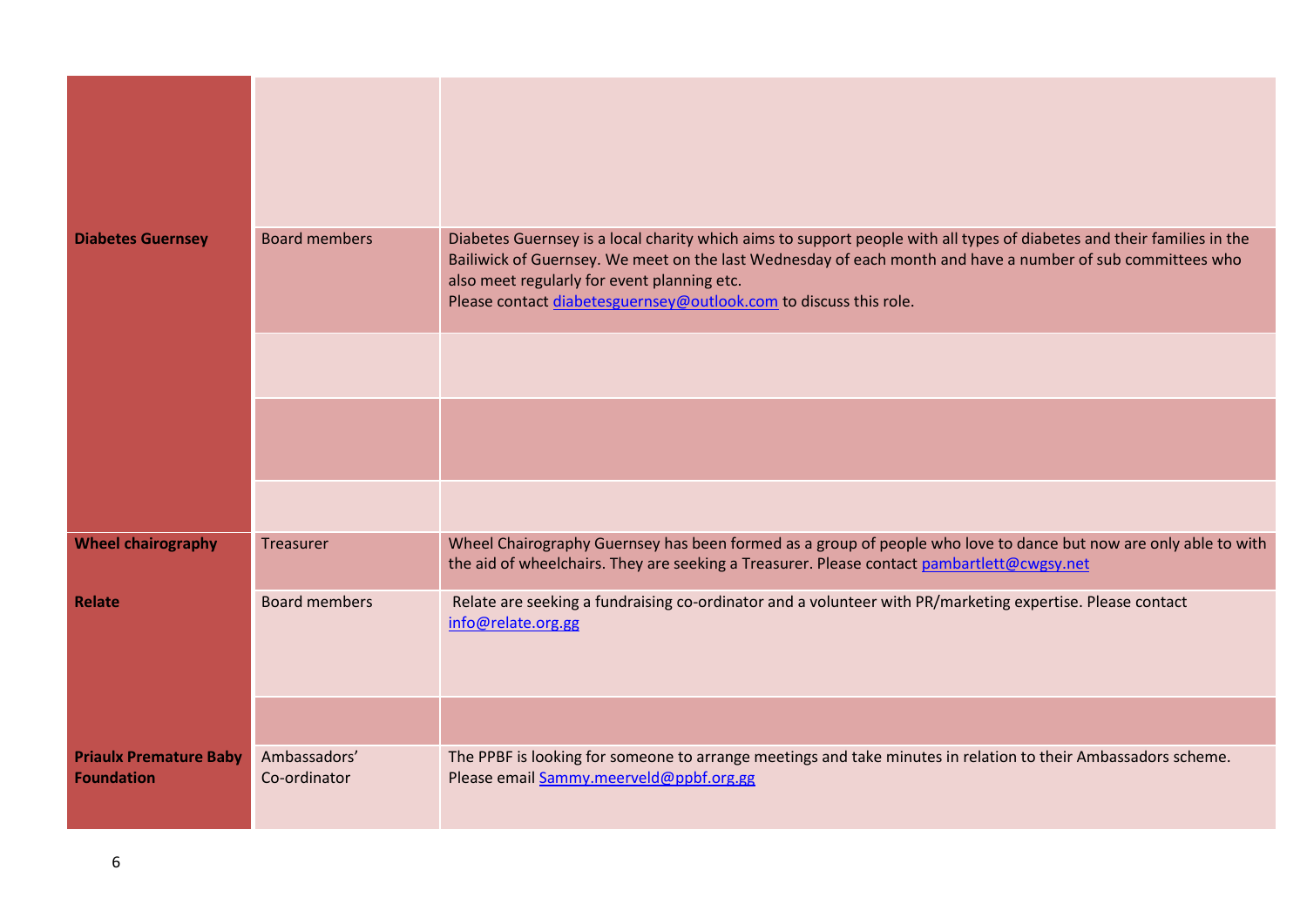| <b>Trees for Life</b>     | Secretary                | Guernsey Trees for Life encourages the protection, preservation and planting of trees in Guernsey and fosters<br>awareness and appreciation of trees. We are looking for a Secretary who could provide administrative support such<br>as taking minutes, keeping track of membership, ensuring compliance with relevant laws, circulating agendas<br>/communications and preparing newsletters, liaising with and organising planting days.<br>Please contact Andy McCutcheon andrew.mccutcheon@gov.gg                                                                                                                                                                                        |
|---------------------------|--------------------------|-----------------------------------------------------------------------------------------------------------------------------------------------------------------------------------------------------------------------------------------------------------------------------------------------------------------------------------------------------------------------------------------------------------------------------------------------------------------------------------------------------------------------------------------------------------------------------------------------------------------------------------------------------------------------------------------------|
| <b>Scouts Association</b> | Committee members        | Various committee members needed for the Guernsey Scouts Association. Please contact chair@scouts.org.gg                                                                                                                                                                                                                                                                                                                                                                                                                                                                                                                                                                                      |
| <b>Men's Shed</b>         | <b>Fundraising Chair</b> | Men's Shed are seeking a Fundraising Chair. We are looking for somebody experienced in innovating and organising<br>fundraising events with the ability to complete grant applications.<br>Please contact info@sheds.gg                                                                                                                                                                                                                                                                                                                                                                                                                                                                       |
|                           |                          |                                                                                                                                                                                                                                                                                                                                                                                                                                                                                                                                                                                                                                                                                               |
|                           |                          |                                                                                                                                                                                                                                                                                                                                                                                                                                                                                                                                                                                                                                                                                               |
| <b>Crimestoppers</b>      | <b>Deputy Chair</b>      | We have two positions available on our Board.<br>Criteria - interested individuals should be passionate about keeping the Bailiwick of Guernsey a safe place to live and<br>work. The Crimestoppers Trust works with several stakeholders on the prevention and detection of crime.<br>The charity focuses on community engagement, seeking information about crime in an anonymous form.<br>An ideal Board member would have a creative mind perhaps with a background or interest in PR, social media.<br>In 2021, we will also be looking for a deputy Chair.<br>These voluntary roles would require a maximum commitment of $2 - 3$ hours a month.<br>Please contact mikesmith@rbsint.com |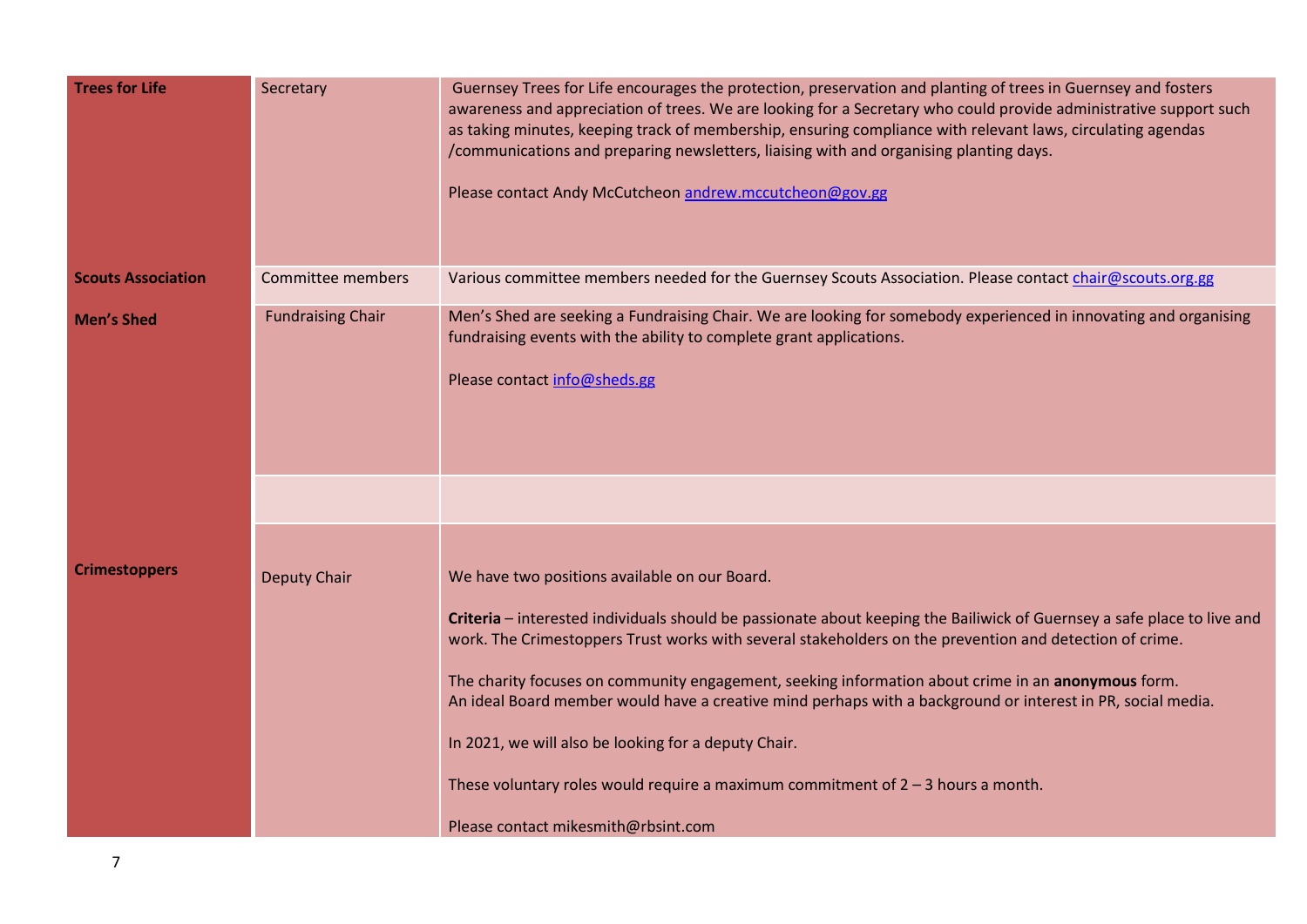| <b>Guernsey Specials Gym</b><br><b>Club</b> | <b>General Volunteers</b> | We are looking volunteers of age 14 and above who have an interest in the caring profession and wish to help young<br>people to learn gymnastics. Coach training opportunities are available.                                                                                                            |
|---------------------------------------------|---------------------------|----------------------------------------------------------------------------------------------------------------------------------------------------------------------------------------------------------------------------------------------------------------------------------------------------------|
|                                             |                           |                                                                                                                                                                                                                                                                                                          |
|                                             |                           |                                                                                                                                                                                                                                                                                                          |
|                                             |                           |                                                                                                                                                                                                                                                                                                          |
| <b>Lungevity</b>                            | <b>PR</b>                 | Lungevity provides education and support to both respiratory sufferers and their carers. We are looking for<br>committee members who can assist with PR/marketing.                                                                                                                                       |
|                                             |                           | Please contact emma.clayton@jtcgroup.com                                                                                                                                                                                                                                                                 |
|                                             |                           |                                                                                                                                                                                                                                                                                                          |
| <b>Guernsey Sea Cadets</b>                  | Treasurer, Secretary      | The Guernsey Sea Cadets is constituted as an independent Guernsey charity, but operates in very much in the<br>same way as sea cadet units in the UK.  We currently have an urgent need for a Treasurer and a Secretary, as well as<br>people with company secretarial / administration type experience. |
|                                             |                           | Potential candidates would need to come and visit us at the Unit. There would then be interviews and a certain<br>amount of paperwork to complete before appointments could be confirmed.                                                                                                                |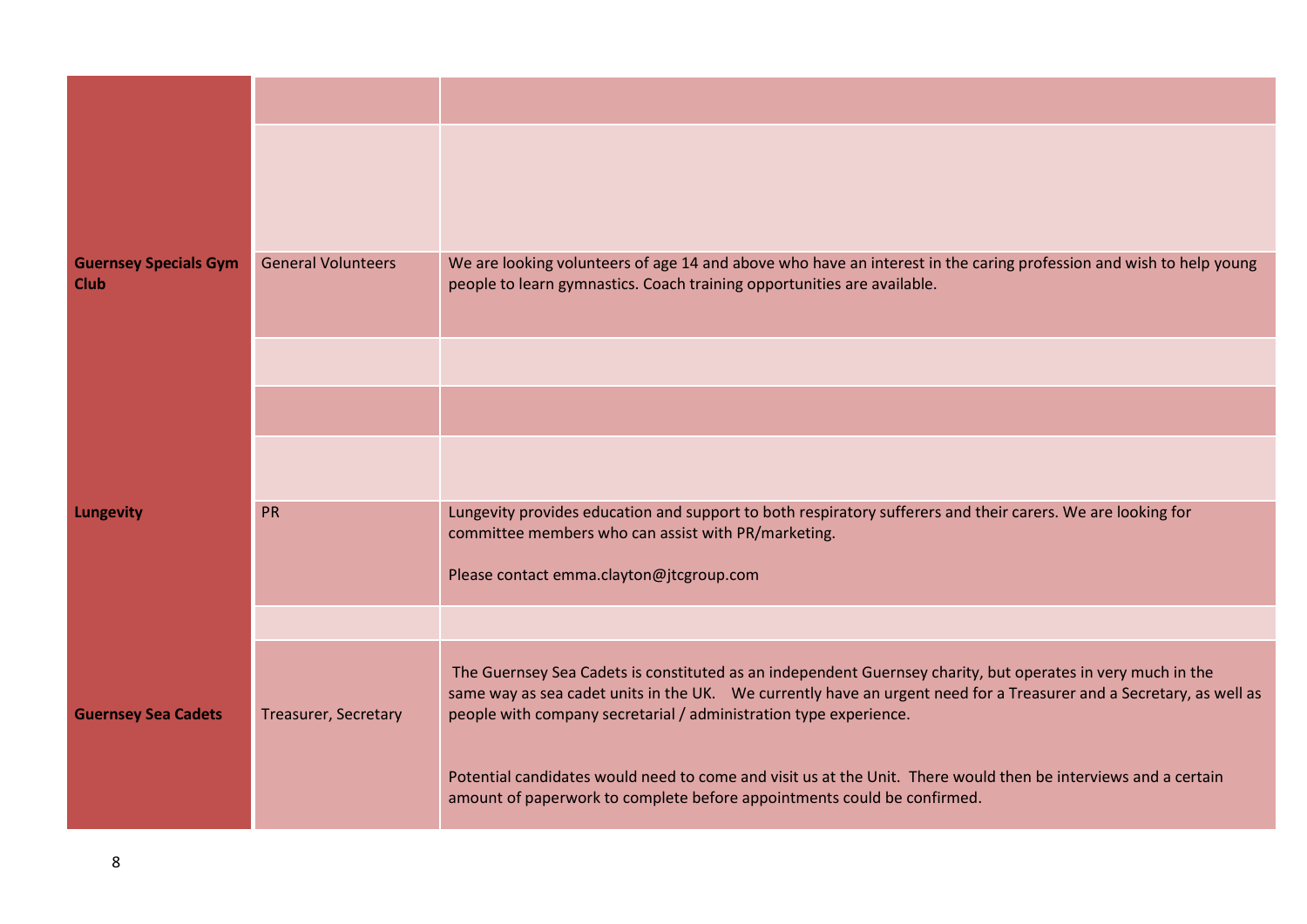|                              |                          | The Sea Cadets operate high standards of corporate governance and there is a lot of interaction with Area and Head<br>Office. These roles therefore offer great experience of a fairly formal corporate governance / board environment, but<br>in the context of supporting a really worthwhile, well established local charity doing invaluable work with and for<br>young people. Clearly an interest in nautical matters and youth work would be helpful, although these roles are for<br>administration and support rather than direct instructing of cadets.<br>Please contact Matt Bourgaize to discuss these roles further oic@ts-sarnia.org |
|------------------------------|--------------------------|-----------------------------------------------------------------------------------------------------------------------------------------------------------------------------------------------------------------------------------------------------------------------------------------------------------------------------------------------------------------------------------------------------------------------------------------------------------------------------------------------------------------------------------------------------------------------------------------------------------------------------------------------------|
|                              |                          |                                                                                                                                                                                                                                                                                                                                                                                                                                                                                                                                                                                                                                                     |
| <b>Living Streets</b>        | <b>Social Media</b>      | Living Streets is seeking volunteers to assist with social media. Please contact patwisher@cwgsy.net                                                                                                                                                                                                                                                                                                                                                                                                                                                                                                                                                |
| <b>Pink Ladies</b>           | <b>Committee members</b> | The Pink Ladies would like to hear from anyone interested in helping on the committee. Please contact<br>pinkladies@cwgsy.net                                                                                                                                                                                                                                                                                                                                                                                                                                                                                                                       |
|                              |                          |                                                                                                                                                                                                                                                                                                                                                                                                                                                                                                                                                                                                                                                     |
| <b>Girl Guiding Guernsey</b> | Treasurer<br>Secretary   | We are looking for an Island Secretary and an Island Treasurer.<br><b>Role Description for Treasurer</b>                                                                                                                                                                                                                                                                                                                                                                                                                                                                                                                                            |
|                              |                          | Purpose of this role: to keep accurate financial records on behalf of Girlguiding Guernsey. To report and advise on<br>financial matters.                                                                                                                                                                                                                                                                                                                                                                                                                                                                                                           |
|                              |                          | <b>Main Responsibilities:</b>                                                                                                                                                                                                                                                                                                                                                                                                                                                                                                                                                                                                                       |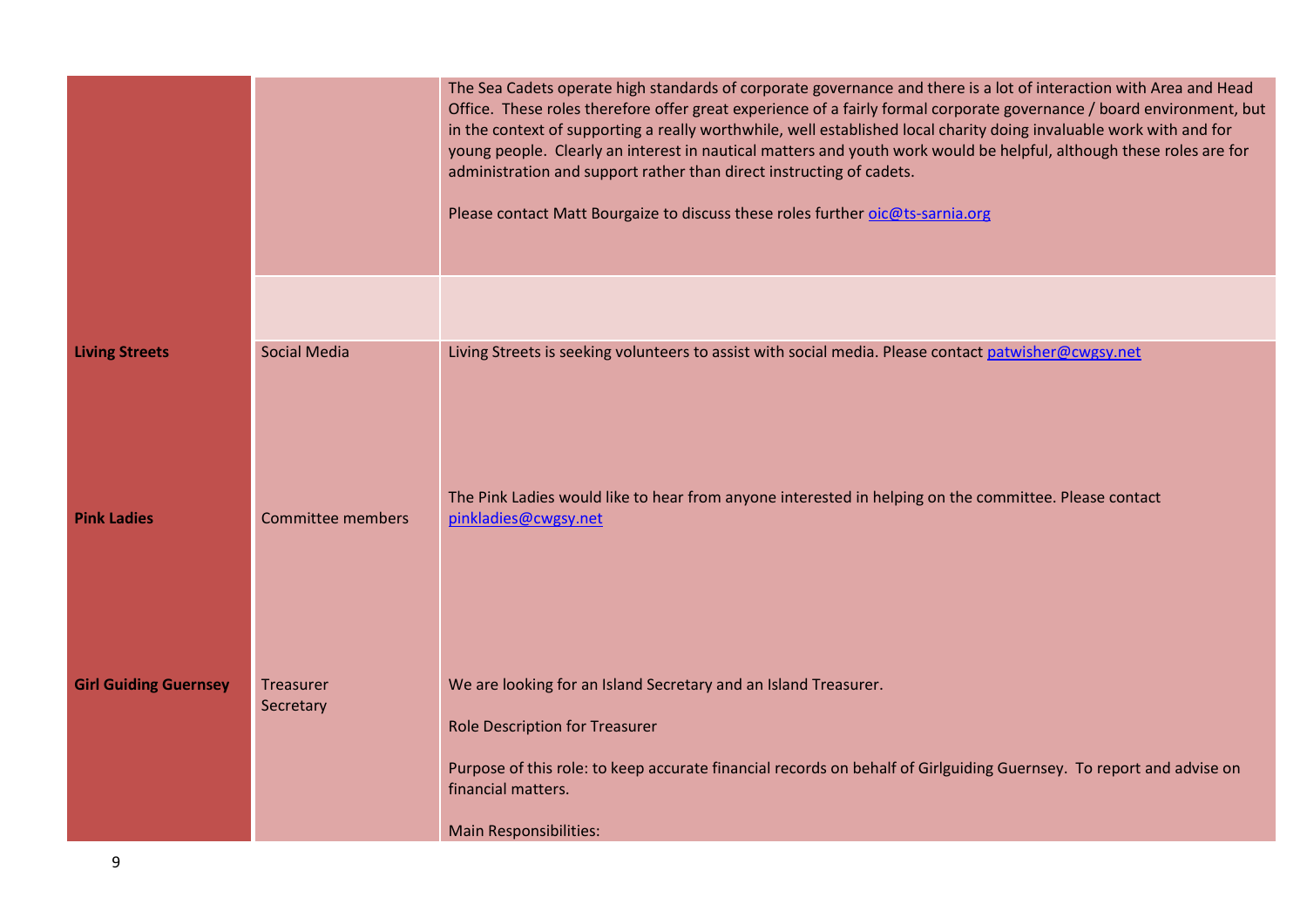- Keep accurate records of financial transactions and accounts
- Maintain relevant bank accounts, keeping up to date with any correspondence with the bank on behalf of Girlguiding Guernsey
- Maintain communication with the County, advising on financial matters as appropriate
- Report back to the Executive Committee on its financial position in order to ensure appropriate use of funds
- Attend Executive Committee meetings 3 or 4 times a year
- Prepare end-of-year accounts for independent examination
- Ensure correct financial procedures are in place and maintained
- Together with the Bailiwick Commissioner, Training team and Outdoor Advisor, plan future budgeting and present financial forecasts

#### Skills needed:

- Experience of book-keeping or financial procedures
- Excellent numeracy skills
- High level of organisation
- Attention to detail and accuracy
- Ability to work as a team

We would require Treasurer to undertake a Girlguiding Disclosures Check and to be committed to undertake relevant Girlguiding trainings and be knowledgeable about Girlguiding's policies and Code of Conduct.

Role Description for Girlguiding Guernsey County Secretary

Purpose of role: to act as a point of contact for the County

Main Responsibilities:

- Act as a point of contact for members
- Maintain communication with volunteers
- Undertake all relevant training for the role
- Arrange Girlguiding Guernsey Executive meetings and send out notifications to all on the committee
- Attend Girlguiding Guernsey Executive Committee meetings and take minutes
- Send out minutes to all on the committee in a timely fashion
- Liaise with Government House and book awards evenings
- Send invitations to VIPS for awards evenings and also Annual Reviews
- Send out thank you cards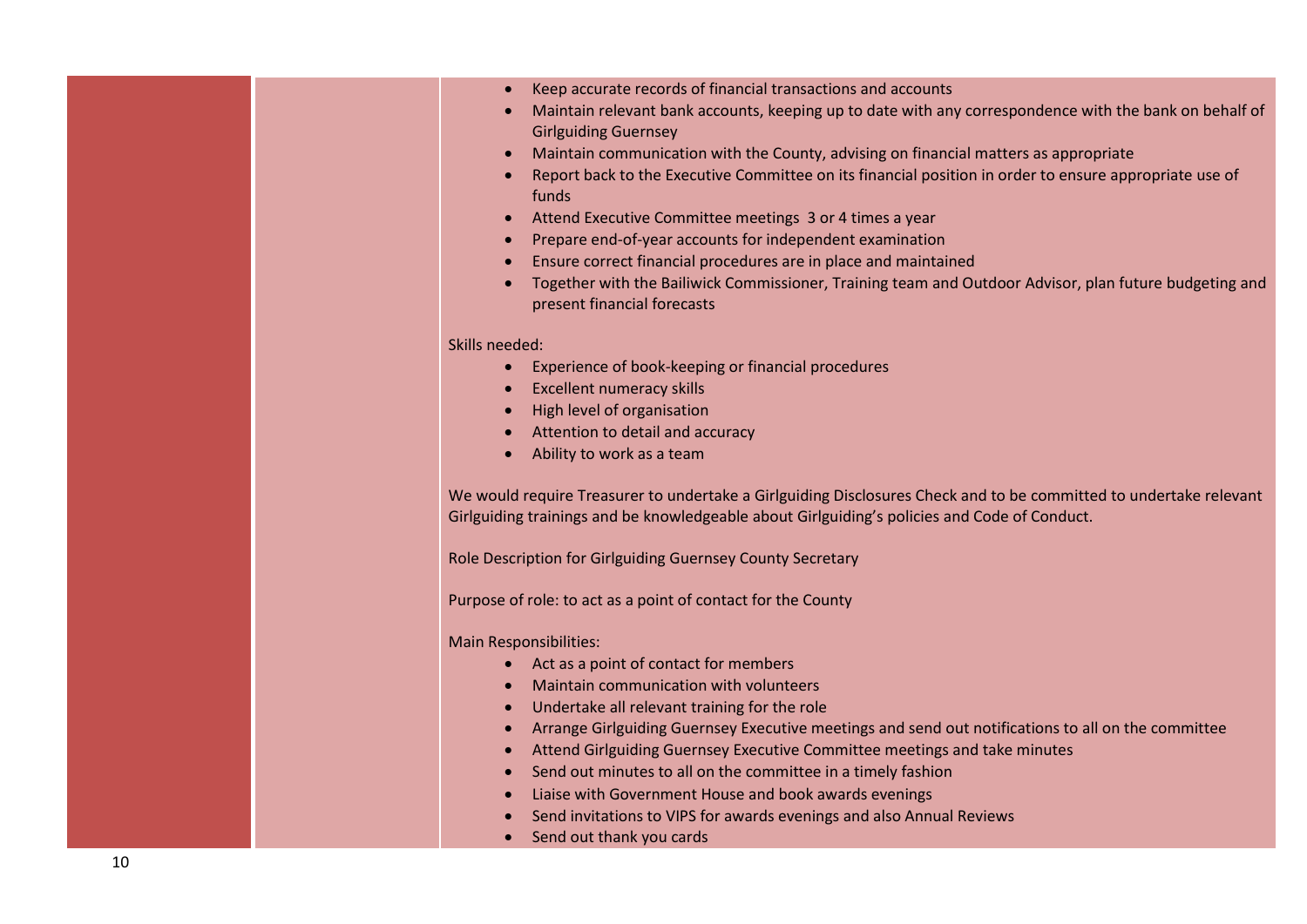• Be a member of Girlguiding Guernsey

#### Skills needed

- Excellent communication skills
- Computer literate and comfortable with using databases and email
- Good numeracy skills
- High level of organisation
- Ability to work as part of a team

We would require the Secretary to undertake a Girlguiding Disclosures Check and to be committed to undertake relevant Girlguiding trainings and be knowledgeable about Girlguiding's policies and Code of Conduct.

We are also always looking for volunteers to help at Units delivering our programme to the guides in a fun and interesting way.

Please emai[l girlguidingguernsey@suremail.gg](mailto:girlguidingguernsey@suremail.gg) for more information and do apply.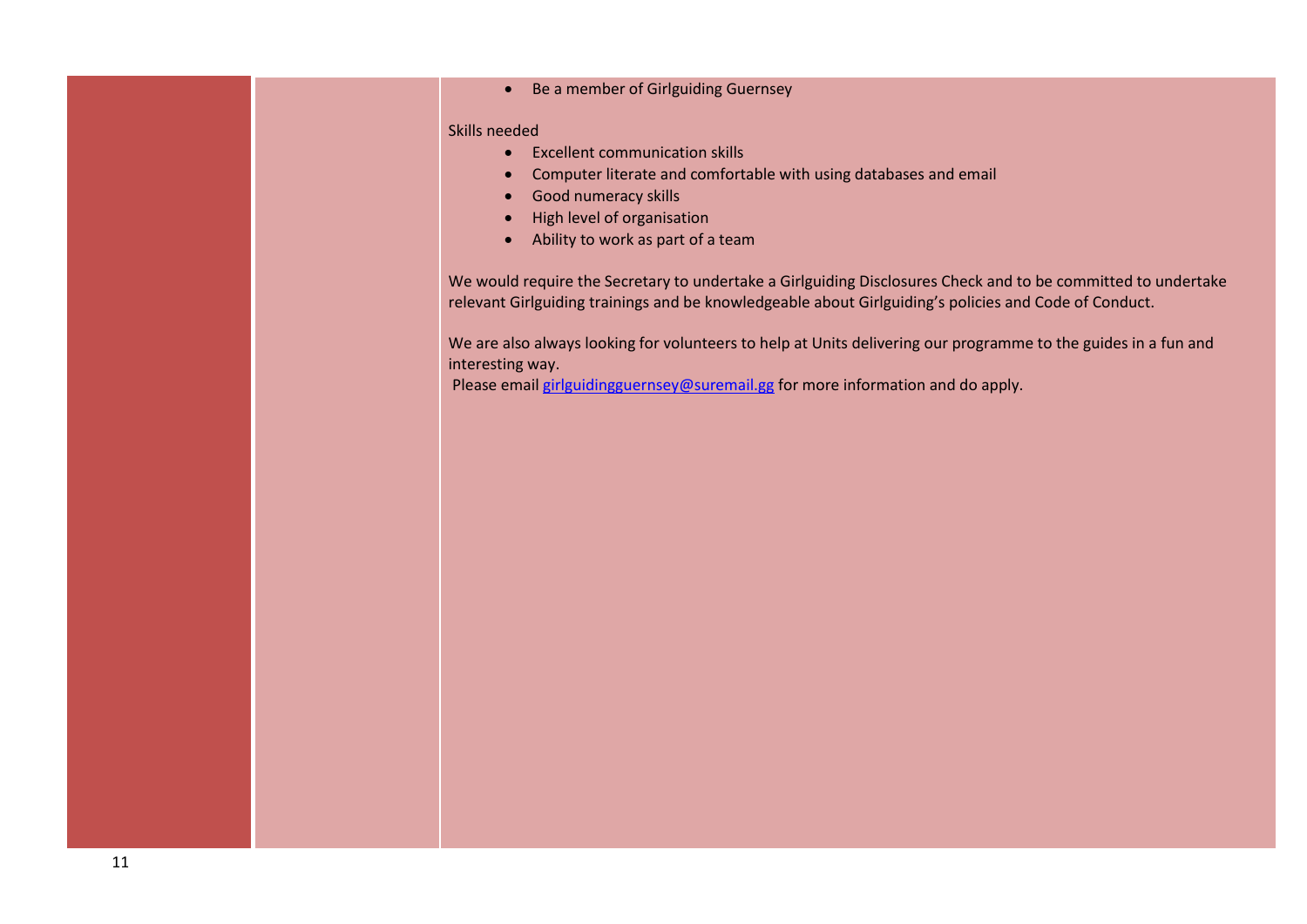| The Accidental Zoo LBG    | <b>Finance Officer</b>         | This is an advisory rather than board member position but has the potential to progress to a non-exec role as the<br>charity's strategy & goals develop and the responsibilities becomes more involved.<br>Responsibilities will include:<br>Monthly budget consolidation<br>Monthly book keeping/general ledger via Xero<br><b>Financial forecasting</b><br>$\bullet$<br>Presentation of Company's financial position at board meetings<br>$\bullet$<br>Support the Company's accountant in their preparation of annual financial statements<br>$\bullet$<br>Time commitment will be around 4 hours a month and there will be a monthly deadline for providing updated reports<br>to be considered at board meetings. The individual will need to be available one Wednesday evening a month (at<br>present) for approximately 30 minutes from 7.30pm to participate in and present at board meetings, and will be an<br>experienced finance professional with a proactive and positive approach to being involved with The Accidental Zoo.<br>Please email info@theaccidentalzoo.gg |
|---------------------------|--------------------------------|---------------------------------------------------------------------------------------------------------------------------------------------------------------------------------------------------------------------------------------------------------------------------------------------------------------------------------------------------------------------------------------------------------------------------------------------------------------------------------------------------------------------------------------------------------------------------------------------------------------------------------------------------------------------------------------------------------------------------------------------------------------------------------------------------------------------------------------------------------------------------------------------------------------------------------------------------------------------------------------------------------------------------------------------------------------------------------------|
| <b>Parkisons Guernsey</b> | Secretary, Social<br>Secretary | Parkinson's Guernsey are looking for a Secretary and a Social Secretary.                                                                                                                                                                                                                                                                                                                                                                                                                                                                                                                                                                                                                                                                                                                                                                                                                                                                                                                                                                                                              |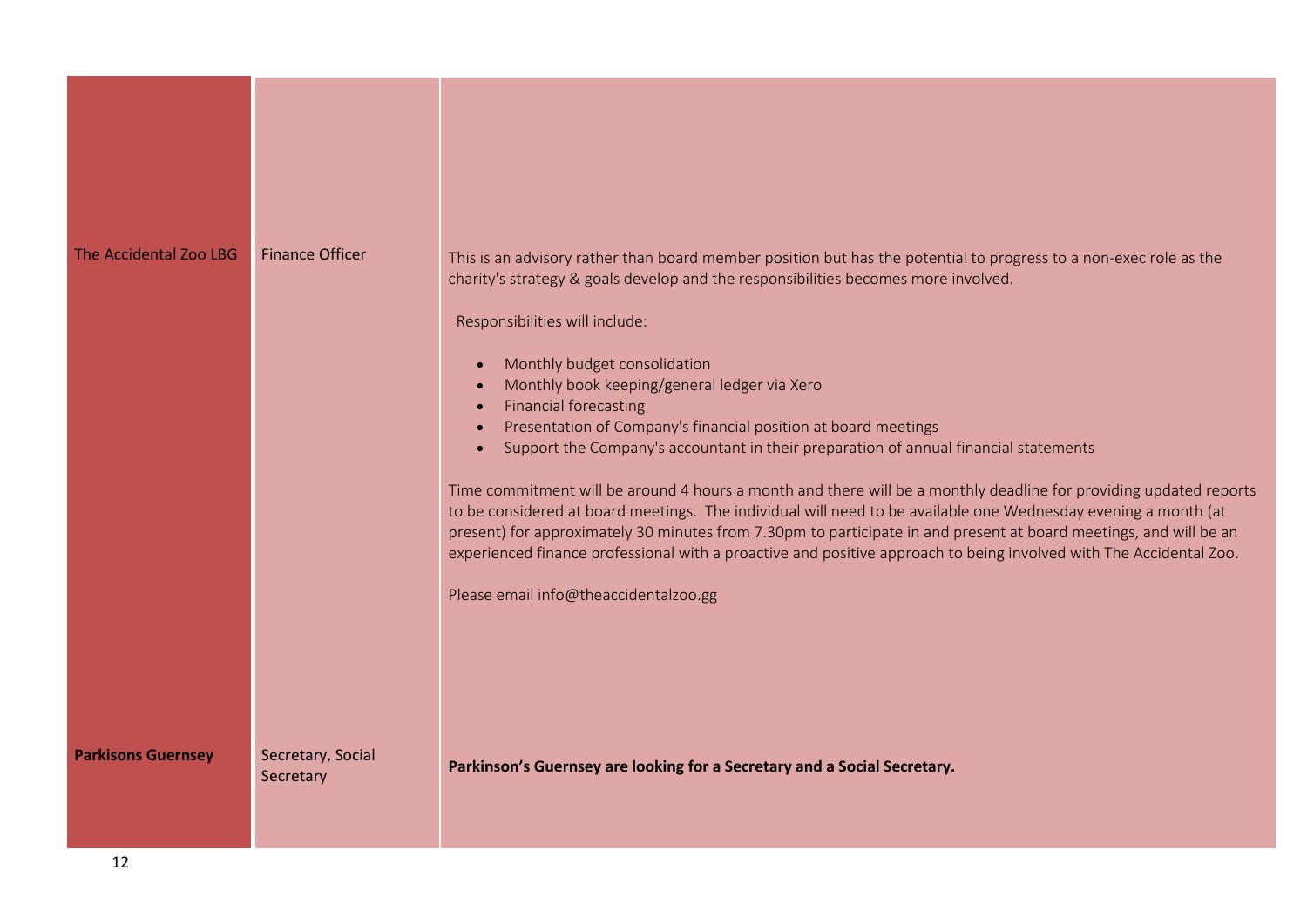# **Secretary role**

Take minutes at all meetings - circulate these

Put together agenda for meeting- circulate these

Respond to all correspondence

Respond to all enquiries – send out 'welcome pack' ,update memberships

Keep a note of 'In lieu' and contact press

Thank you letters and acknowledgements – General donations and 'in lieu'

Transport co ordinating

Liaise with the other board members regarding regulatory issues

Keep database updated

Check 'Info@' email address

Send out newsletters etc to members via letter and email

Deal with 'Adhoc' correspondence as and when

## **Social Secretary Role**

Venue booking for meetings and possibly other events

Social event and activity organiser - Christmas, Summer meals, Awareness events and fundraisers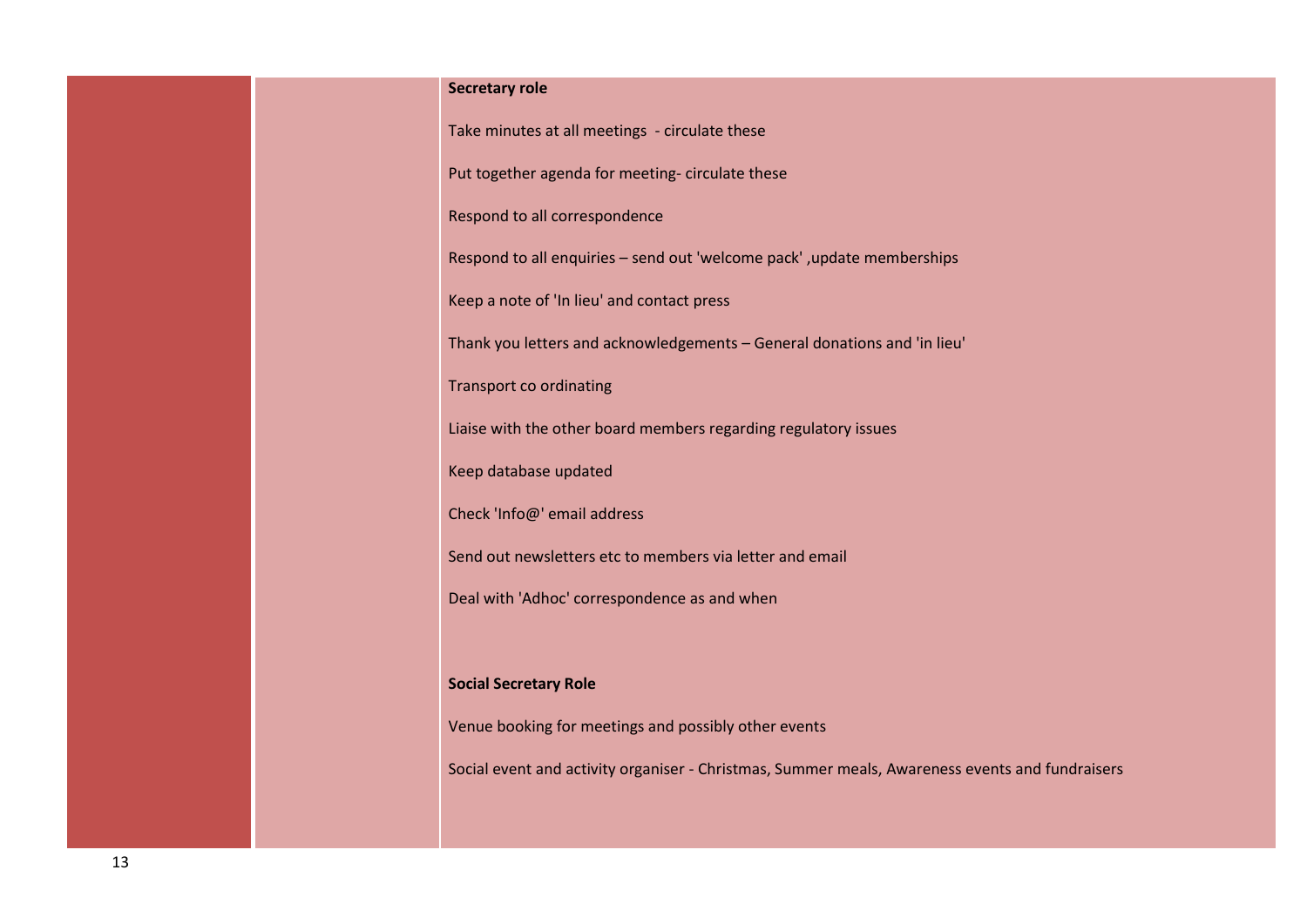|                                               |                          | Both roles together take up approx 1-2 hours per week or maybe more depending on what is going on at the time -<br>events wise.                                                                                                                                                                                                                                                                                                                                                                                                                                                                                                                                                                                                                                                                                                                                                                                                                                                                             |
|-----------------------------------------------|--------------------------|-------------------------------------------------------------------------------------------------------------------------------------------------------------------------------------------------------------------------------------------------------------------------------------------------------------------------------------------------------------------------------------------------------------------------------------------------------------------------------------------------------------------------------------------------------------------------------------------------------------------------------------------------------------------------------------------------------------------------------------------------------------------------------------------------------------------------------------------------------------------------------------------------------------------------------------------------------------------------------------------------------------|
|                                               |                          | Please email info@parkinsons.org.gg                                                                                                                                                                                                                                                                                                                                                                                                                                                                                                                                                                                                                                                                                                                                                                                                                                                                                                                                                                         |
| <b>Guernsey Bereavement</b><br><b>Service</b> | <b>Company Secretary</b> | Guernsey Bereavement Service is seeking a Company Secretary. Please email manager@gbs.org.gg                                                                                                                                                                                                                                                                                                                                                                                                                                                                                                                                                                                                                                                                                                                                                                                                                                                                                                                |
| The Ivy Trust                                 | <b>Various</b>           | ACCOUNTS - We are in need of someone with accountancy / finance background skills or similar who would be able<br>to take full responsibility and oversee the trusts transactions on a monthly basis. This would be a few hours a month<br>at the most.<br>To ensure that everything on the financial side of The Trusts activities are being done correctly.<br>ADMIN-Someone with an admin background or experience. To help us keep up to date with all paperwork / emails<br>FUNDRAISING - Someone who is able / has knowledge or experience of accessing funding and grants etc for charities<br>and also is able to find creative ways of raising income through funding. We are a small charity and solely rely on<br>financial support locally through fundraising and donations.<br><b>TRUSTEE-</b><br>Someone who can add their range of knowledge and skills, business acumen, talents and experience to help<br>strengthen The Ivy Trust with good governance.<br>Email shelley@theivytrust.org |
|                                               |                          |                                                                                                                                                                                                                                                                                                                                                                                                                                                                                                                                                                                                                                                                                                                                                                                                                                                                                                                                                                                                             |